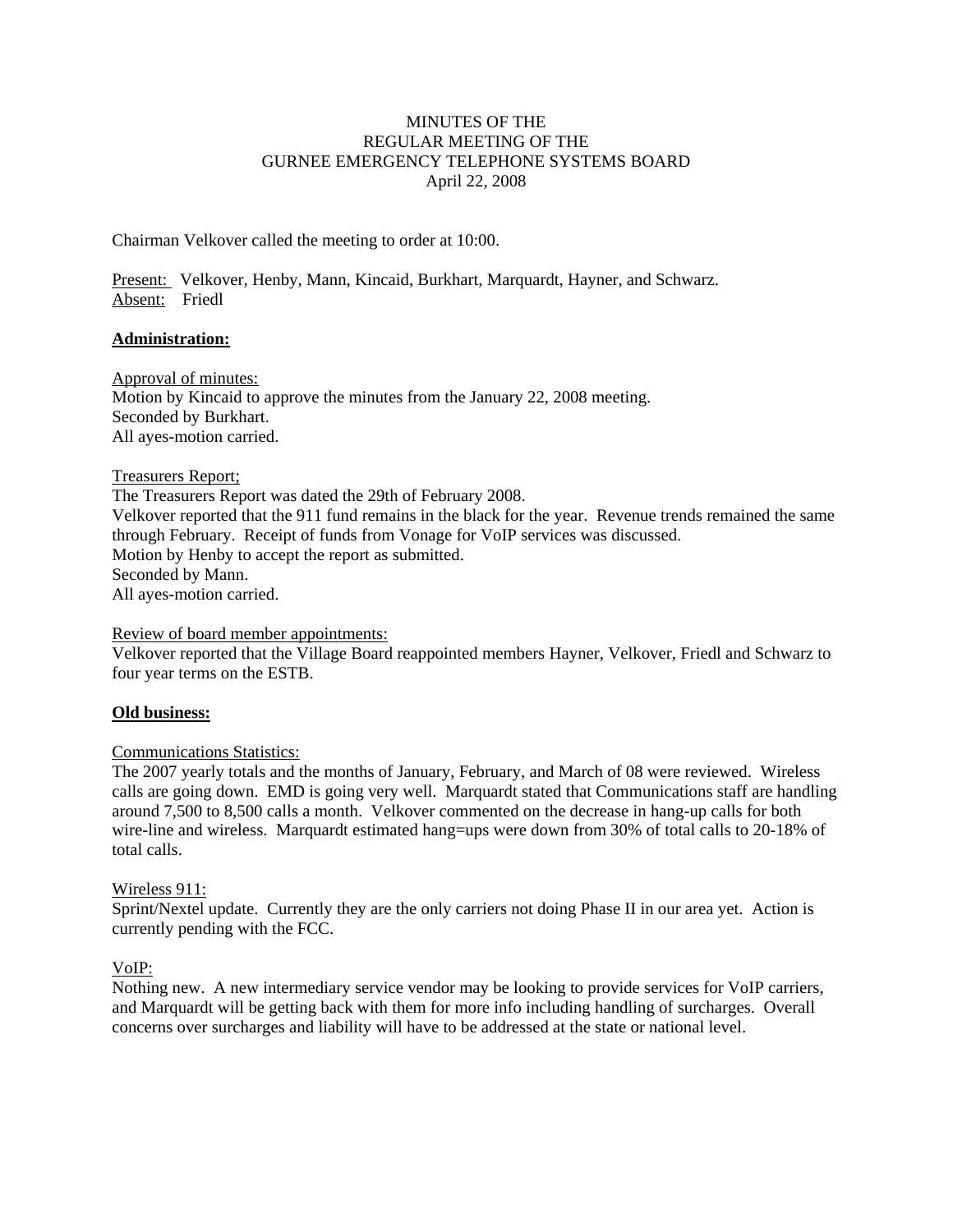Private switch ALI:

At this time it appears to be that all the hotels that have had issues are in compliance, with some work still to be done by Adventure Inn. Fire Marshall Tom Keefe was directly involved at this point.

911 calls from Route 45 are being directed to Antioch dispatch, and responses for Fire and Rescue are being forwarded to Lake Villa and not the Gurnee Fire Department, this is still being reviewed to improve the process.

McGaw Building R: Henby they are still working on the issue and had not done any testing he was aware of to date.

Six Flags: Nothing new to report.

Lowes: Henby stated that the telephone system is still not in compliance. Phones are not 911 accessible and there are issues with building area identifiers.

Kinko's: Henby stated that the wrong address is still showing up and they have been in contact with AT&T, to resolve the issue. Marquardt added that both an incorrect (above) and a correct address (below) are displayed in the 9-1-1 center.

Econolodge: No change.

LaQuinta: Henby related that to his knowledge issues have been resolved.

During a recent inspection it was discovered that the Jewel pay phone had the wrong info. Jewel management was very responsive and the problem was resolved.

The ETSB members thanked Henby for his efforts.

Fire Department VHF radio Voting system phone line issues at Pembrook have been resolved. The tone levels were dropping below an operational level. Burkhart and Velkover complimented Bearcom for their efforts in resolving the issue. Velkover related that the Motorola PC updates had been completed.

Connect-CTY. Usage report from January 1 to April 16, 2008. We have received good positive feed back. Unlisted numbers do require residents and businesses to signup. At this time staff is pleased with the performance and the vendor. Velkover commented that departments are using the system for internal notifications. Hayner related positive comments he had received regarding the calls related to volunteers for sand bagging.

XYBIX. Workstations. Velkover outlined repairs to the legs and work station controls amounting to \$7,255.00 . XYBIX has also proposed a yearly service contract of \$12, 243.00 for two years.

After discussion a motion was made by Henby to approve the repair work and contract as submitted. Seconded by Kincaid.

Roll call Vote:

Ayes: Hayner, Velkover, Kincaid, Mann, Marquardt, Henby, Burkhart, and Schwarz.

Nayes: None.

This expense is included in the budget for fiscal year 2008-09.